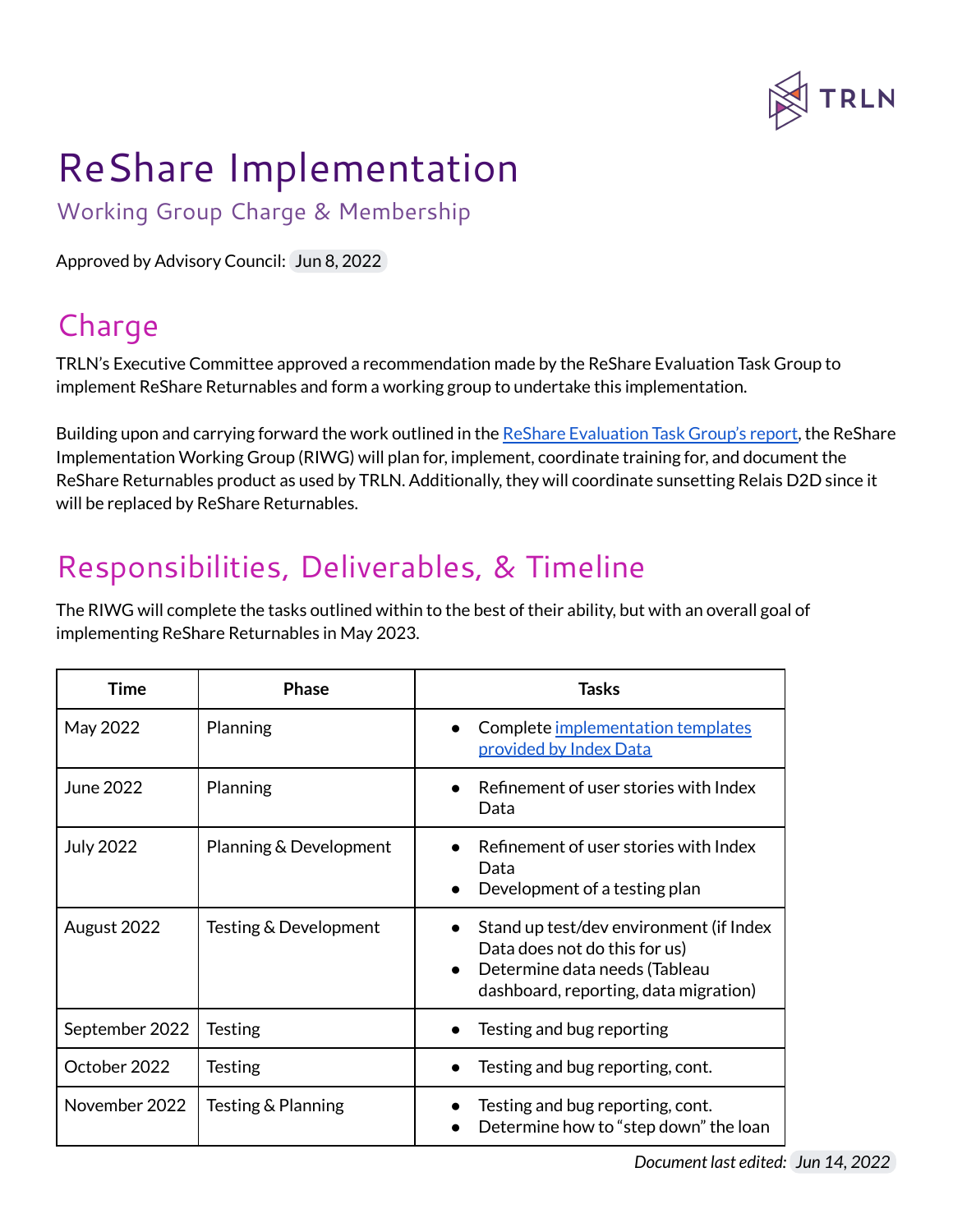

|                   |                   | periods to minimize the number of open<br>loans in Relais when the service is shut<br>down; develop plan and communicate<br>to ILS managers                                                              |
|-------------------|-------------------|----------------------------------------------------------------------------------------------------------------------------------------------------------------------------------------------------------|
| December 2022     | Planning          | Determine whether any data needs to<br>be retrieved from Relais D2D prior to<br>transitioning to ReShare<br>Confirm go/no-go with regards to TRLN<br>required implementation features and<br>development |
| January 2023      | Implementation    | Begin drafting local documentation<br>Discuss go live date                                                                                                                                               |
| February 2023     | Implementation    | Finalize test environment<br>Stand up production environment                                                                                                                                             |
| <b>March 2023</b> | Implementation    | Develop TRLN support and<br>sustainability plan<br>Bug reporting and fixes from initial<br>implementation<br>Confirm go live date                                                                        |
| April 2023        | Implementation    | Bug reporting and fixes from initial<br>implementation<br>Establish TRLN Direct reporting with<br>production data                                                                                        |
| May 2023          | Go Live           | Go live deadline                                                                                                                                                                                         |
| June 2023         | Support & Cleanup | Complete local documentation<br>Loan reconciliation<br>Establish TRLN ReShare user group                                                                                                                 |
| <b>July 2023</b>  | Cleanup           | Plan for sunsetting Relais D2D                                                                                                                                                                           |
| August 2023       | Cleanup           | Announce sunsetting Relais D2D<br>Notify OCLC of subscription ending                                                                                                                                     |
| September 2023    | Cleanup           | <b>Sunset Relais D2D</b><br>End of Relais D2D contract                                                                                                                                                   |